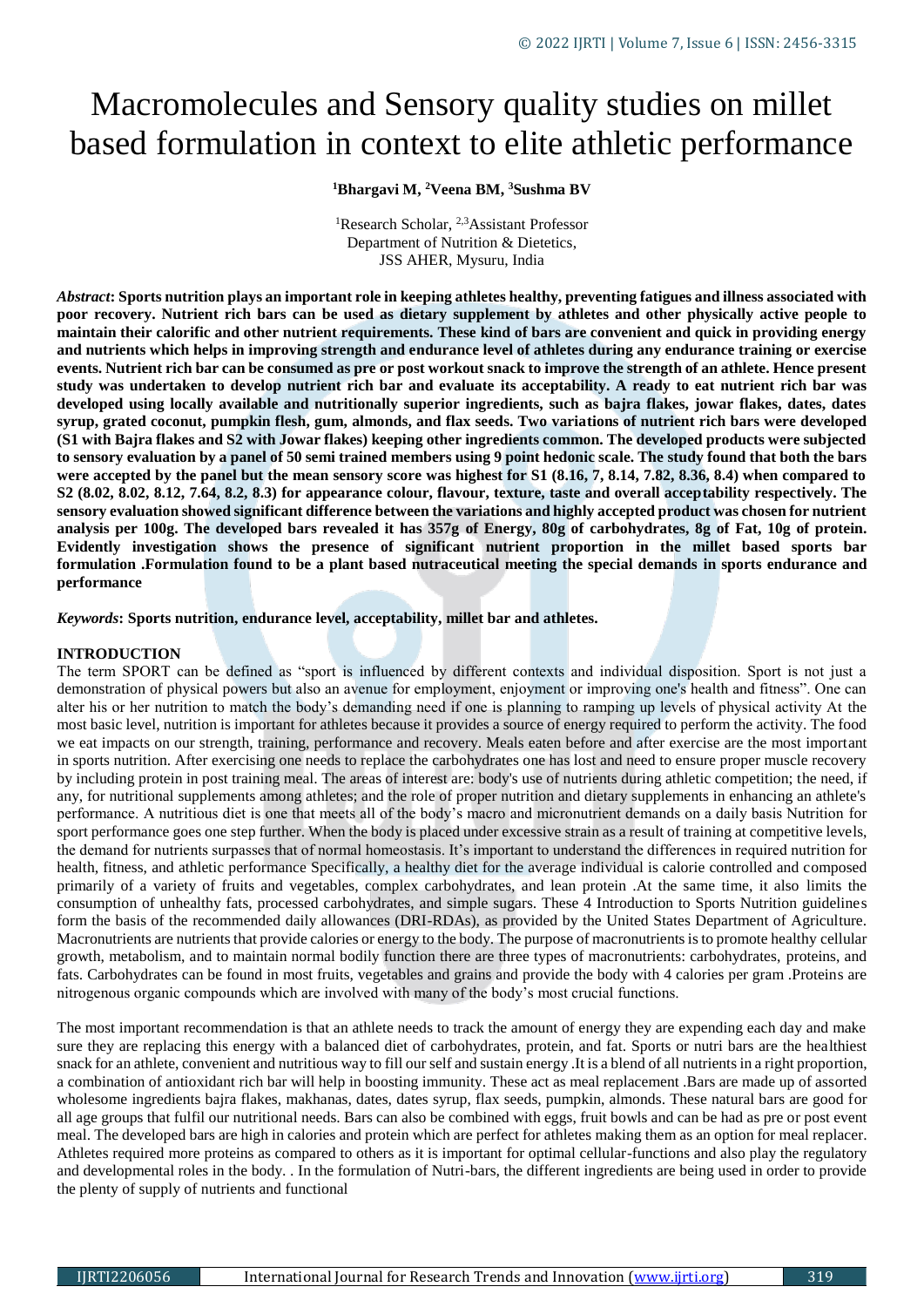The primary concern of many athletes is to supplement the diet with protein, vitamins and minerals and a range of more exotic compounds, key dietary issues are often neglected. Research into antioxidant nutrition and athletic performance has been one of the most rapidly evolving areas of sports nutrition. Antioxidants significantly decrease the adverse effects of reactive oxygen and nitrogen species (free radicals) on normal physiological functioning and modify cell-signalling pathways. Free radicals are produced during normal cellular metabolism and are both beneficial and harmful to human health. Overproduction of free radicals, in conjunction with a deficiency in antioxidants, can lead to oxidative stress and, consequently, damage to cellular lipids, proteins and DNA. Nutri bars also provide easy censurability during training and post competition for athletes. Therefore, Nutri- bars could be a better option for supplementing antioxidant for the athlete's supriya *et al.,* (2012).

With this background the study was conducted on designing millet based sports bar and its effects on Athletic performance

#### **Objectives of the study:**

- 1. Standardization and formulation of millet based sports bar
- 2. Sensory quality evaluation of the sports bar formulation
- 3. Proximate analysis of the sports bar formulation

#### **MATERIALS AND METHODS**

**Raw material procurement:** Raw materials required for the development of sports bar for product for an athlete were procured from local markets of Mysore city based on the requirement. All the ingredients were collected, cleaned, stored in air tight container. The ingredients are as follows: bajra flakes, dates, dates syrup, almonds, flax seeds, pumpkin flesh, and grated coconut. They have been developed with variations and the best accepted were analysed for nutritive value.

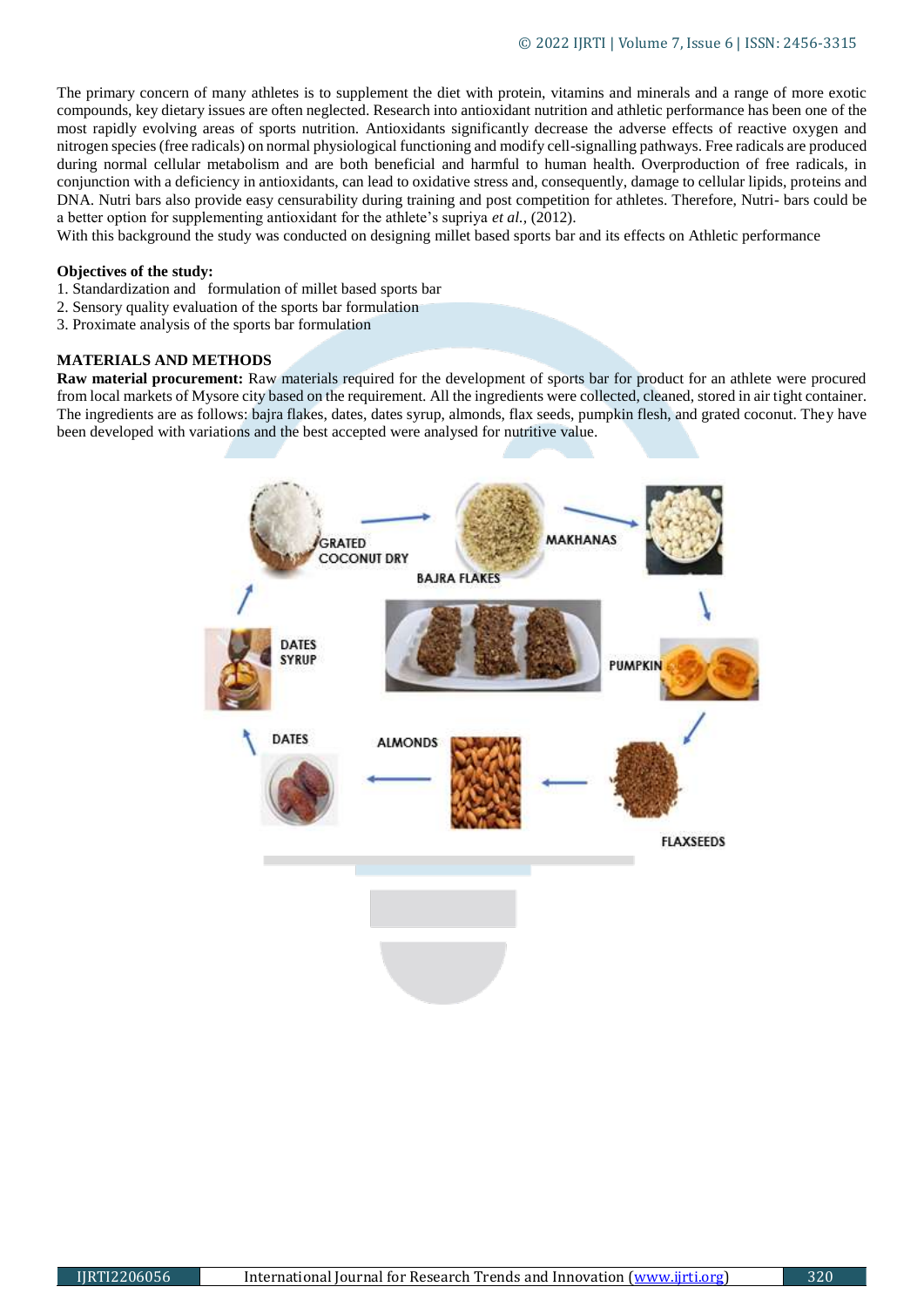

#### **FLOW CHART REPRESENTING FORMULATION OF MILLET BASED SPORTS BAR**

### SENSORY ACCEPTABILITY OF MILLET BASED SPORTS BAR

Developed sports bar were subjected to sensory evaluation to assess the best acceptability of product.9 point hedonic scale was used for organoleptic evaluation of developed products which had attributes like appearance, color, taste, texture, aroma and overall acceptability of products as presented in annexure 50 Semi trained panels were participated in sensory evaluation from the department of nutrition and dietetics Mysore. After briefing about the product, panels were asked to evaluate the product.

Developed sports bar were subjected to sensory evaluation by semi trained panel members (n=50). The products were evaluated for Appearance, Texture, Aroma, Taste and Overall acceptability on a nine point hedonic scale.

Sensory Evaluation Instructions: Evaluate each of the following samples using scoring system given below. **Product name Appearance Consistency Colour Aroma Taste Overall acceptability MSB 1 MSB 2**

Write the preferred number score in the column as per evaluation. Rinse your mouth in between evaluating each sample.

Scoring system: 9-like extremely: 6-like slightly: 3-dislike moderately: 8-like very much: 5-neither like nor dislike: 2-dislike very much: 7-like moderately: 4-dislike slightly: 1-dislike extremely:

Remarks:

#### **NUTRITIONAL ANALYSIS OF MILLET BASED SPORTS BAR**

Food samples were allowed for chemical analysis by standard methods. The nutrients analysed were moisture, protein, fat, crude fiber, ash, carbohydrates and energy were derived. The results are found in triplication for the samples.

**Determination of Moisture** - Weight of the ash 100 Weight of the sample taken Moisture %= weight of the ash×100 weight of the sample taken Determination of Ash Method: Ash was determined by drying the food samples for about 3-5hrs in the oven (600°C) to give 1 dry weight of 5gm, charring on hot plate for I hr and then ashing in a muffle furnace at 550e for 4-5h. The weight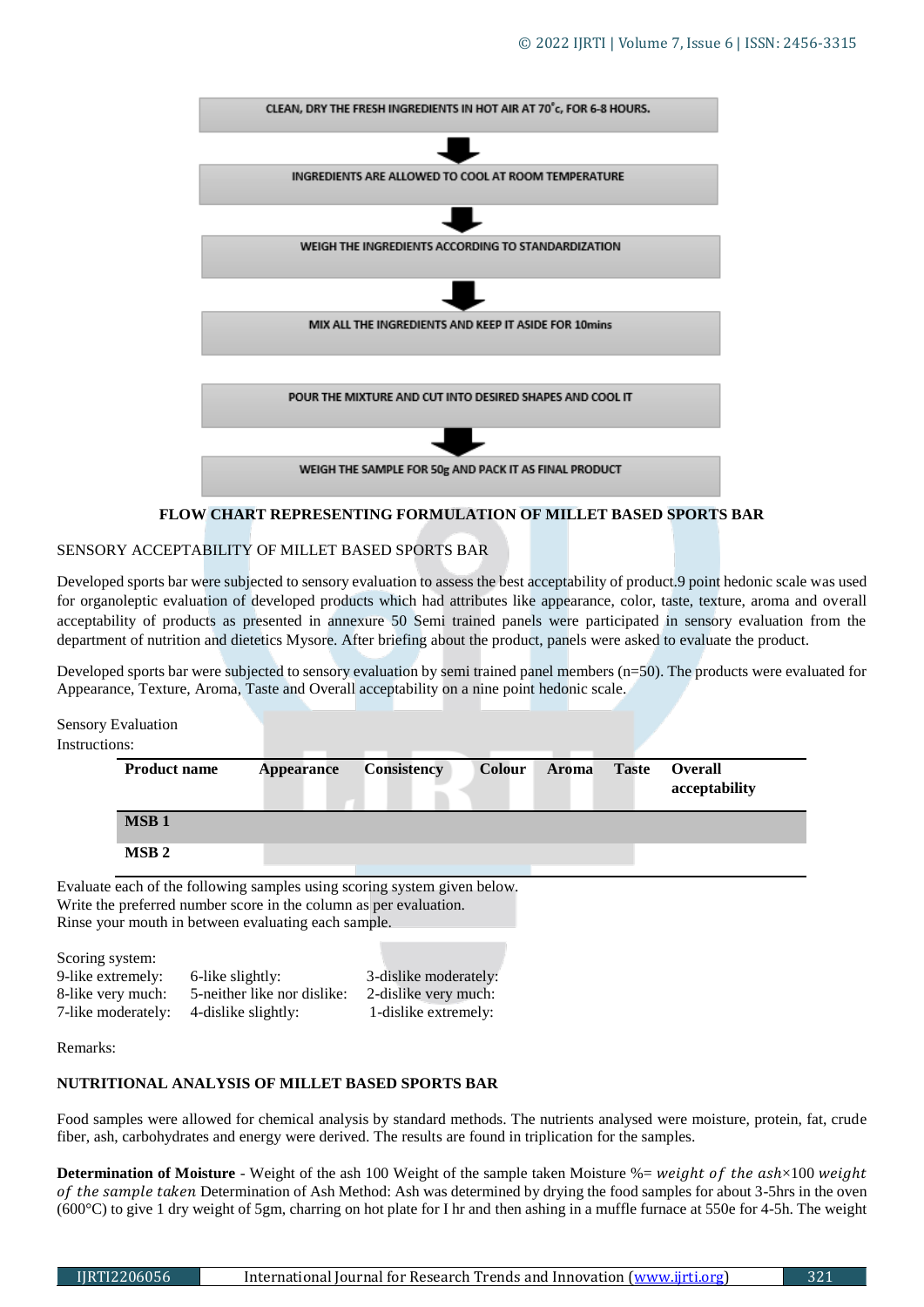was recorded after cooling. The difference in weight gives an estimation of ash content Ash content (g/100g sample) = weight of  $ash \times 100$  weight of the sample taken Preparation of ash solution Ash + I ml double distilled water + 5ml HCL Ash evaporation 5ml HCL Evaporation 4ml HCL+ I ml distilled water 42 Make the volume up to 100ml using distilled water.

**Determination of Ash Method**: Ash was determined by drying the food samples for about 3-5hrs in the oven (600°C) to give 1 dry weight of 5gm, charring on hot plate for I hr and then ashing in a muffle furnaace at 550e for 4-5h. The weight was recorded after cooling. The difference in weight gives an estimation of ash content Ash content ( $g/100g$  sample) = weight of  $a sh \times 100$ weight of the sample taken Preparation of ash solution Ash+ I ml double distilled water+ 5ml HCL Ash evaporation 5ml HCL Evaporation 4ml HCL+ I ml distilled water 42 Make the volume up to 100ml using distilled water.

**DETERMINATION OF FAT**: Fat is estimated as crude ether extract concentrate of the dry material. The dry sample (5-10 gm) is weighed accurately into a thimble and plugged with cotton. Thimble is placed in a Soxhlet apparatus and extracted with anhydrous ether for about 16 hrs. The flask containing er extract is washed 4 to 5 times with small quantities of ether and the washings are also transferred. The ether is then removed by evaporation and the flask with the residue dried in an oven at 80 to 100 C, cool in desiccators and weighted.

Fat content (gm.100g sample) = weight of ether extract×100 weight of sample

**ESTIMATION OF PROTEIN:** Processing of the sample: 1 g of sample was taken in a 50 ml long necked kjeldahl flask. Add 10ml of concentrated sulphuric acid and catalyst mixture (1 spatula) digest on a heated and bath or on protein digester, until the solution become colourless and clear. After cooling the volume was made up to a known volume with distilled water. Few drops of per chloric acid were added to test for completion of digestion. Distillation: Introduce known amounts of standard ammonium sulphate solution into flask C through the funnel. Then add 10 ml of 40% NaOH through the funnel, a flask containing 10 ml of boric acid solution, at the delivery end of the condenser in such a way that the tip is just beneath the surface of the liquid. Now, heat the flask A with water to produce steam.

This steam is passed through the contents of flask C and the ammonia formed by the alkaline treatment of ammonium sulphate is carried along with it through the condenser outlet. 40 Ammonium is trapped by boric acid as ammonium borate. Steams distil till about 30 ml distillate collected in the receiver flask. Remove the receiver flask after rinsing out the tip of the condenser. Stop heating the flask A. On cooling, this will create a back suction so that the contents in flask C will be sucked into the trap B. Add about 10 ml of water through the funnel quickly, so that it will be back sucked. The apparatus is ready for use. The content in the received flask is titrated against 0.01N HC1, till the colour changes from bluish green to pink. Note the volume of acid used and calculate the strength of ammonia in the distillate Process aliquots of the digested sample and blank as above to obtain the ammonia content. Run the blank preparation through all the steps by taking water in place in place of the sample calculation:  $N\%$  (in mg) = total volume of sample – blank total volume of factor – blank  $\times$  total volume volume taken for estimation  $\times$  100 weight of the sample for estimation  $\times$  1 100

**Calculation of carbohydrate** (AOAC, 1980) The differential method was used to calculate the carbohydrate content. Carbohydrate  $(g/100g) = 100$ -[protein(g)+Fat(g)+Fiber(g)+ASH(g)+Moisture(g)]

**Calculation of energy** For all of the samples, the energy was calculated as follows Energy (kcal) =  $[protein(g) \times 4]$ +[carbohydrate(g) $\times$ 4] + [fat(g) $\times$ 9]

#### **RESULTS AND DISCUSSION**

The results of the study on the formulation MILLET BASED SPORTS BAR is presented in the following headings below:

1.Standardization of the millet based sports bar

- 2. Sensory Analysis of the millet based sports bar
- 3. Proximate Analysis of the millet based sports bar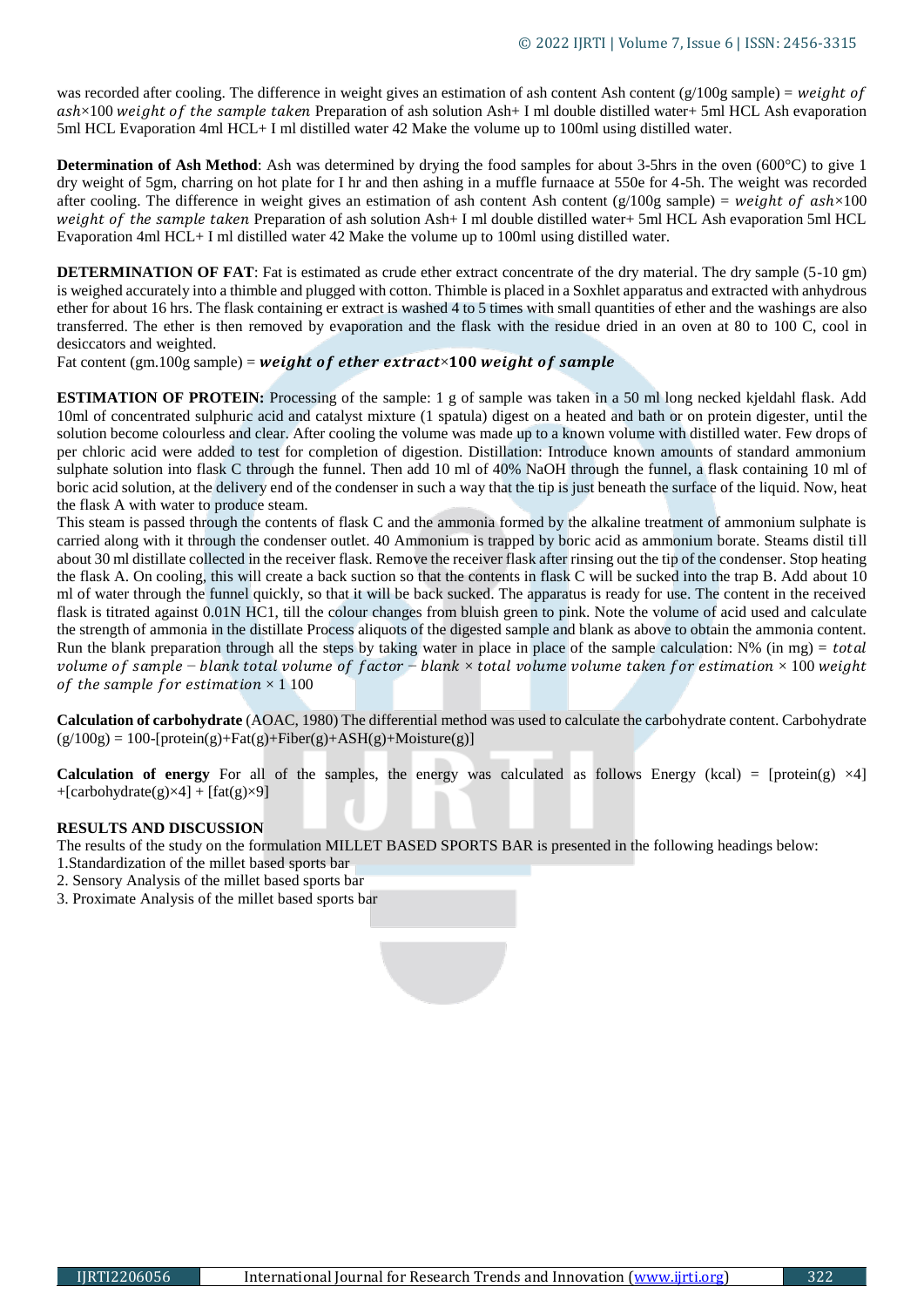| <b>Ingredients</b>    | <b>Standard</b> | MSB1            | MSB <sub>2</sub> |
|-----------------------|-----------------|-----------------|------------------|
| <b>Bajra</b> flakes   | 25g             | 25g             |                  |
| <b>Jowar flakes</b>   | 25g             |                 | 25g              |
| <b>Makhaanas</b>      | 15g             | 15g             | 15g              |
| <b>Pumpkin flesh</b>  | 5g              | 5g              | 5g               |
| <b>Flax seeds</b>     | $5g$            | 5g              | 5g               |
| <b>Almonds</b>        | 5g              | 5g              | 5g               |
| <b>Dates</b>          | 10 <sub>g</sub> | 10 <sub>g</sub> | 10 <sub>g</sub>  |
| Dates syrup           | 15g             | 15g             | 15g              |
| <b>Grated coconut</b> | 1g              | 1g              | 1g               |
| Gum                   | 1g              | 1g              | 1g               |

#### **Standardization of the Millet Based Sports Bar**

MSB1: Millet based Sports bar 1 MSB2: Millet based Sports bar

# **SENSORY ANALYSIS OF THE MILLET BASED SPORTS BAR**

Mean sensory scores of the Millet based sports bar

| <b>Sports</b><br>bar | <b>Appearance</b> | <b>Texture</b> | <b>Color</b>    | <b>Aroma</b>    | <b>Taste</b>    | <b>Overall</b><br>acceptability |
|----------------------|-------------------|----------------|-----------------|-----------------|-----------------|---------------------------------|
| MSB1                 | $8.16 \pm 1.17$   | $7\pm$ O       | $8.14 \pm 1.02$ | $7.82 \pm 1.38$ | $8.36 \pm 0.99$ | $8.4 \pm 0.8$                   |
| MSB <sub>2</sub>     | $8.02 \pm 1.06$   | $8.02 \pm 0.9$ | $8.12 \pm 0.9$  | $7.64 \pm 1.3$  | $8.22 \pm 0.78$ | $8.3 \pm 0.72$                  |
|                      |                   |                |                 |                 |                 |                                 |
|                      |                   |                |                 |                 |                 |                                 |

(Note: MSB1 Bajra flakes; MSB2 Jowar flakes)

Significant difference was observed among all the variations in each of the sensory parameter . It is clearly observed that S1 variation bar is best acceptable among other one with the highest mean of 8.4.

# **NUTRITIONAL PROPERTY OF THE MILLET BASED SPORTS BAR**

The best accepted bajra flakes bar was exposed to proximate analysis by standard methods to evaluate its nutritional value The macronutrients like moisture, protein, fat, crude fibre and ash were examined . Carbohydrate and energy were determined.

# **MACRONUTRIENT COMPOSITION OF MILLET BASED SPORTS BAR (PER 100G)**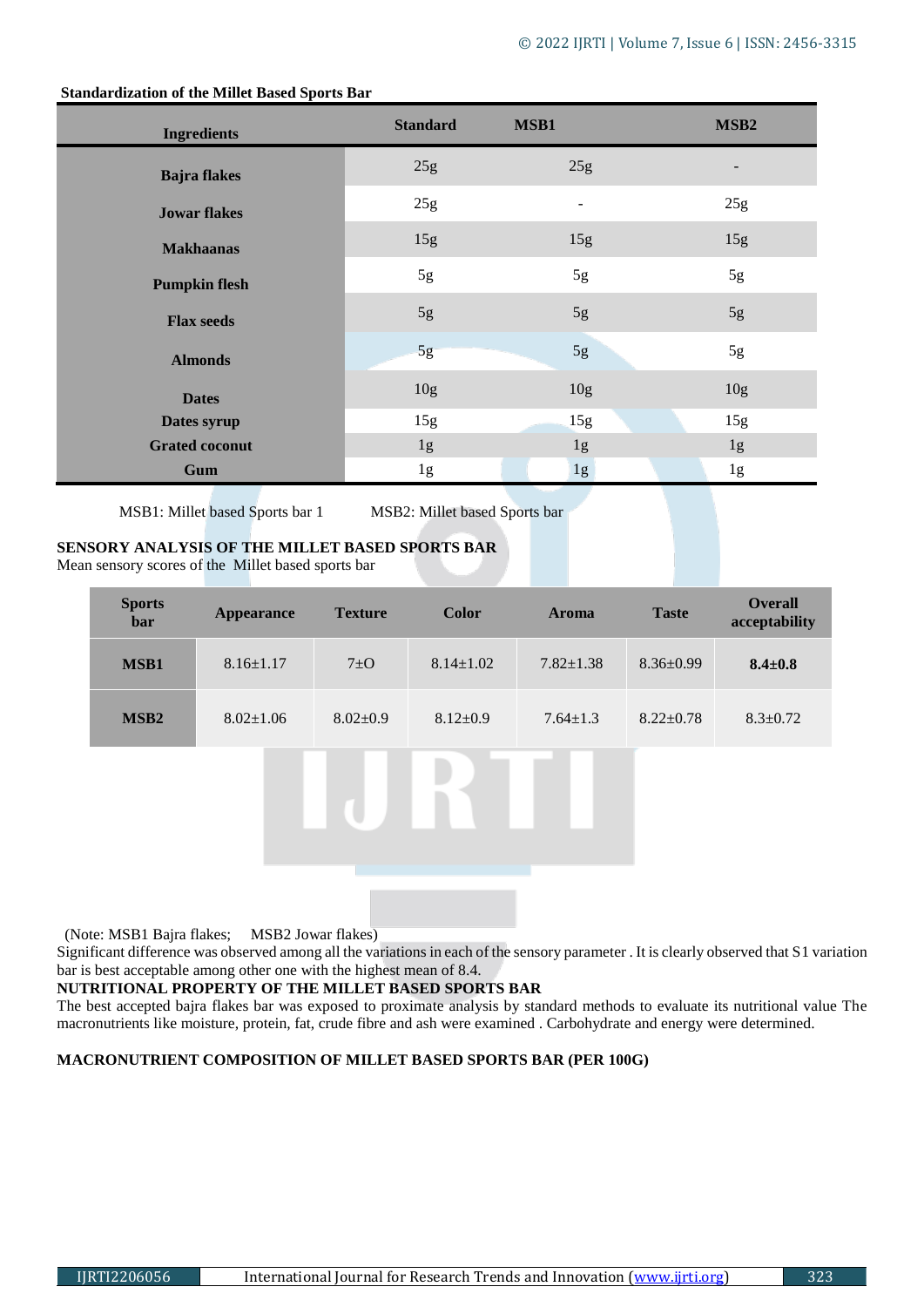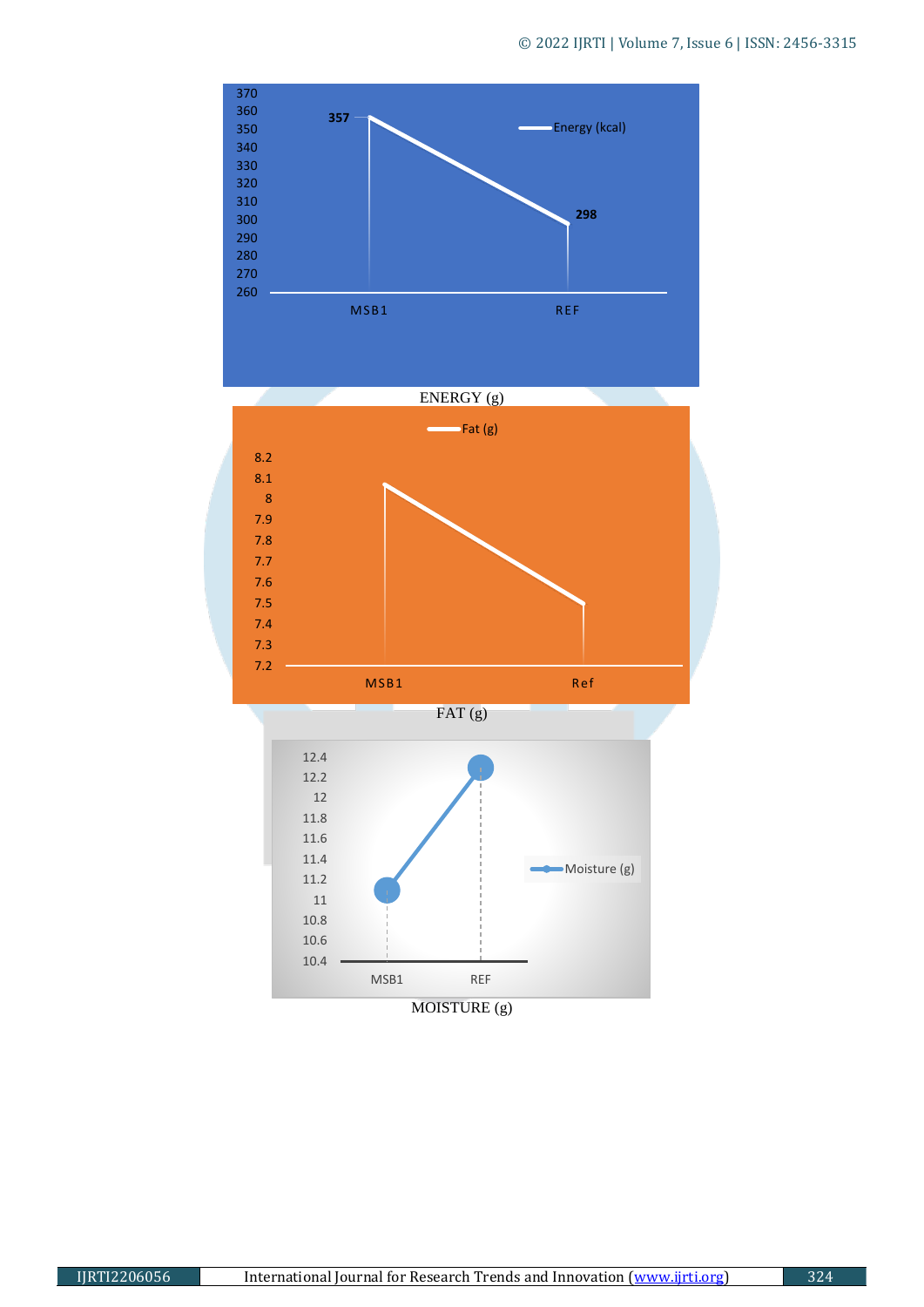

The bar was formulated per 100g. The formulation contained remarkable amount of nutri dense product. From the above results we can substantiate the bar is energy dense and rich in protein which has 357kcal per 100g and 10g of protein per 100g High calorie and protein makes this formulation as a superior supplement for an athlete

#### **SUMMARY:**

Sports bars are the healthiest snack for an athlete, convenient and nutritious way to fill our self and sustain energy. It is a blend of all nutrients in a right proportion, a combination of antioxidant rich bar will help in boosting immunity. These can be used as meal replacements.

Sports bar was developed in two different variations using bajra flakes and jowar flakes respectively, in which variation developed with bajra flakes was best accepted panel members of sensory analysis.

The best accepted product was subjected to proximate analysis to know the nutritional value of the product .The results showed that the product contained 10g of protein, 8g of fat, 80g of carbohydrates and provided 357kcal of energy.

#### **CONCLUSION:**

The present study was carried to increase the endurance levels in the sports person or an athlete. Proving the role of nutrition in athletes and the formulation of bars, which often helps in an athlete's performance. Nutri bars also provide easy consumability during training and post competition for athletes. Therefore, nutri- bars could be a better option as a vital supplemention for an athletes.

# **REFERENCES:**

1. BANU, H., ITAGI N., SINGH, V., 2012. Preparation, nutritional composition, functional properties and antioxidant activities of multigrain composite mixes. *Journal of Food Science and Technology*. 49(1):74-81.

2. BARNWAL P., SINGH K.K., MRIDULA, D., KUMAR, R., REHAL, J., 2010. Effect of moisture content and residence time on dehulling of flaxseed*. J Food Sci Technol* 47(6):662–66

3. BURKE,L.M., 2011 Carbohydrate for training and exercise .*Journal of sports sciences*, ; 29(S1): S17–S27

4. CASTANO, M.C, BERBELL, M., BATALLER, M.G., CARBONELL, T., 2020. Understanding the effects of beetroot juice intake on Cross Fit performance by assessing hormonal, metabolic and mechanical response: a randomized, doubleblind, crossover design. *Journal of the International Society of Sports Nutrition* 17:56.

5. DAVID, P., ASTRUP, A., COCAUL, A., ELLIS, P., 2009. The nutritional and health benefits of almonds: a healthy food choice. *International food information service* 6 (4): 41–50

6. DHIMAN, A.K., SHARMA K.D., ATTRI, S., 2009. Functional constituents and processing of pumpkin*. J Food Science Technol*. 46(5): 411-417

7. GILL, A., MEENA, G.S., 2020. Formulation of functional energy bars using dairy and non-dairy ingredients. *International Journal of Chemical Studies* 8(6): 1337-1342

8. HO, TANG, J. Y. H., MAZAITUL AKMA, S., AND ROSLAN, A. 2016. Development of novel "energy" snack bar by utilizing local Malaysian ingredients. *International Food Research Journal.* 23(5): 2280- 228[5http://www.ijarset.com/upload/2018/april/10-IJARSET-GAYTHRI-latest.pdf](http://www.ijarset.com/upload/2018/april/10-IJARSET-GAYTHRI-latest.pdf)

9. KARUPPASAMY, P., LATHA.M.R. 2018-2019. Assessment and comparison study of millet bar with farmer practice through on farm trial. *Journal of Pharmacognosy and Phytochemistry.* 9(4):381384.

10. LAVOUE, C., SIRACUSA, J., CHALCHAT, E., BOURRILHON, C., AND CHARLOT, K., 2020. Analysis of food and fluid intake in elite ultra-endurance runners during a 24-h world championship. *Journal of the International Society of Sports Nutrition*.17:36.

11. LIN, M.J., HUMBERT, E.S. AND SOSULISKI, F.W. certain functional properties of sunflower meal products. *Journal of Food Science*. 39: 368-370.

12. MAHESWARI, G.U., JITHENDRAN, L., 2018. Development and Analysis of Nutri Bar Enriched With Zinc for Sports Athletes. *International Journal of Advanced Research in Science, Engineering and Technology*. 5(4): 2350-0328.

13. MALIK, S., (2015) PEARL MILLET-NUTRITIONAL VALUE AND MEDICINAL USES*. IJARIIE-ISSN.* 3(O)- 2395-4396.